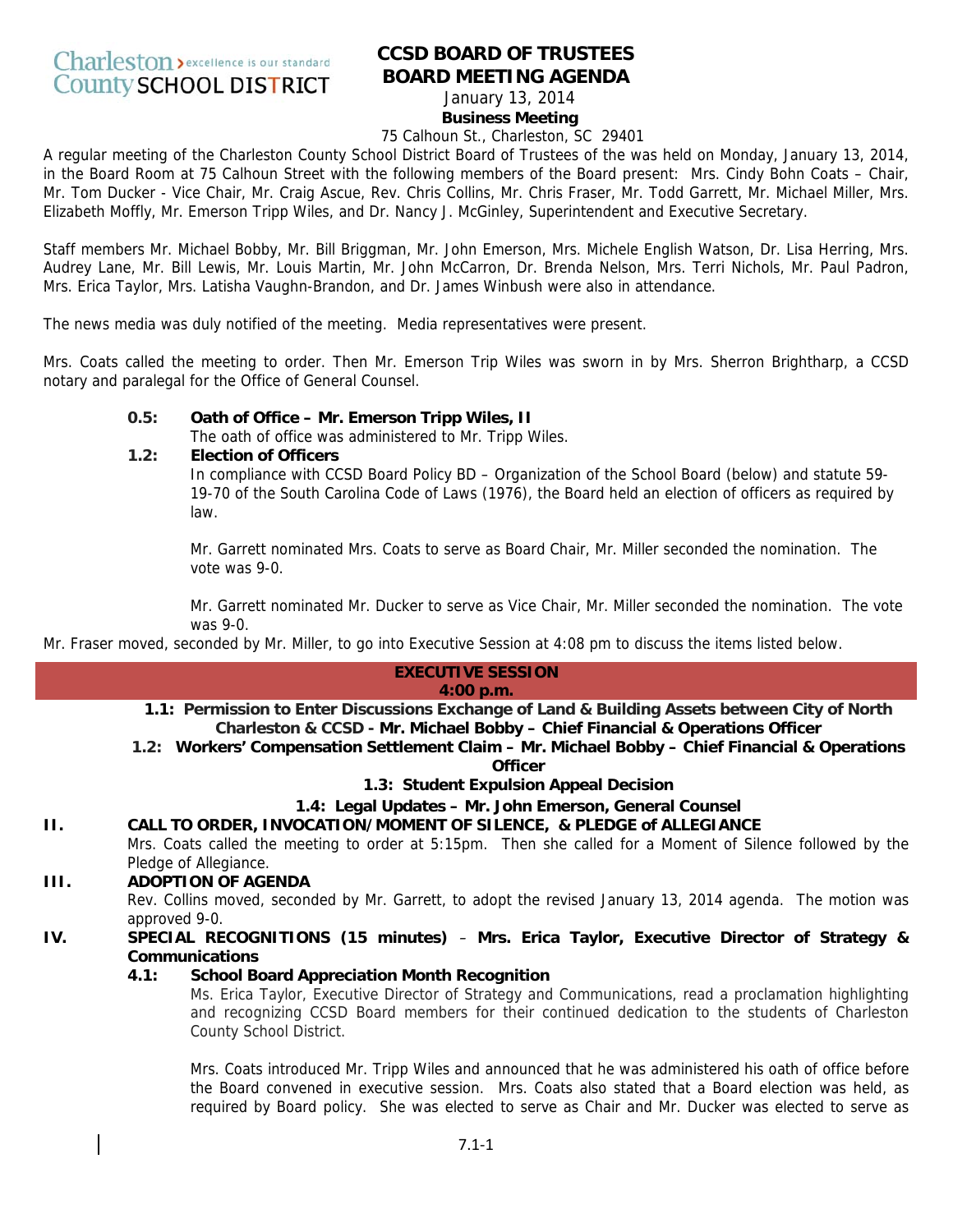Vice Chair. Mrs. Moffly added that the vote was unanimous.

# **V. SUPERINTENDENT'S REPORT – Dr. Nancy J. McGinley – Superintendent of Schools**

- Dr. McGinley welcomed Mr. Tripp Wiles to the Board.
- January is School Board Appreciation Month. Board members were thanked for their continued service to the 47,000 students in CCSD. Board members were treated to dinner from Manny's Neighborhood Grill, given a gift certificate from Taziki's Café, and fruit baskets from Limehouse Produce. The sponsors, Manny's Neighborhood Grill, Taziki's Café, and Limehouse Produce were thanked for their generosity. Also, staff members Clara Heinsohn and Walter Campbell were thanked for helping with the board gifts.
- Last Monday the new James Simons ES opened its doors. The new building is filled with energetic teachers, engaged parents and a remarkable principal—Mrs. Quenetta White. Board member Michael Miller toured the school on Monday. Dr. McGinley invited other Board members to visit that school. Staff members that worked during the holiday to get the school open on time were commended.
- During a Superintendent's Recognition Breakfast held this morning, a number of remarkable individuals were recognized. The individuals nominated went above and beyond their call of duty. Dr. McGinley shared information about a CCSD nurse that spends her holidays and weekends picking up prescriptions and delivering them to the homes of students. Dr. McGinley suggested that it would be nice for Board members to meet the extraordinary individuals that are recognized monthly in the district. It was determined that a summary with information about the employees recognized would be shared with the Board.

# **VI. VISITORS, PUBLIC COMMUNICATIONS**

1. Mr. Anthony G. Bryant addressed the Board about a Freedom of Information Act request, Tax Increment Financing, and Board compensation.

# **VII. APPROVAL OF MINUTES/EXECUTIVE SESSION AGENDA ITEMS**

**7.1: Open Session Minutes of December 9, 2013** 

Mr. Fraser moved, seconded by Mr. Garrett, to approve the open session minutes of December 9, 2013. The vote was 9-0.

# **7.2: Executive Session Action Items of January 13, 2014**

The Board voted on executive session action items of January 13, 2014.

## **1.1: Permission to Enter Discussions Exchange of Land & Building Assets between City of North Charleston & CCSD - Mr. Michael Bobby – Chief Financial & Operations Officer**

Mr. Fraser moved, seconded by Mr. Ascue, to approve the recommendation to enter exchange of land and building assets with the City of North Charleston. The vote was 9-0.

# **1.2: Workers' Compensation Settlement Claim – Mr. Michael Bobby – Chief Financial & Operations Officer**

Mr. Garrett moved, seconded by Mr. Miller, to approve a workers' compensation settlement. The vote was 7-2 (Ducker and Wiles opposed).

# **1.3: Student Expulsion Appeal Decision**

Rev. Collins moved, seconded by Mr. Ducker, to schedule a new hearing prior to the next Board meeting. The vote was 9-0.

#### **1.4: Legal Updates – Mr. John Emerson, General Counsel**

The Board received a Legal Update from General Counsel. However, no action was taken.

#### **7.3: A. Financial Minutes of November 25, 2013**

Mr. Fraser moved, seconded by Mr. Ascue, to approve the updated financial minutes of November 25, 2013. The vote was 9-0.

## **B. Financial Minutes of December 9, 2013**

Mr. Fraser moved, seconded by Mr. Ascue, to approve the financial minutes of December 9, 2013. The vote was 9-0.

# **VIII. CAE UPDATE**

# **IX. MANAGEMENT REPORTS**

# **10.1: Audit & Finance Committee**

# **A. Audit & Finance Committee Update**

The Committee will provide information and receive input from Board members on the following: -Items that are currently before the committee that have not been brought forward to the Board; -Future topics the committee plans to bring forward; and -What is needed to move the item forward?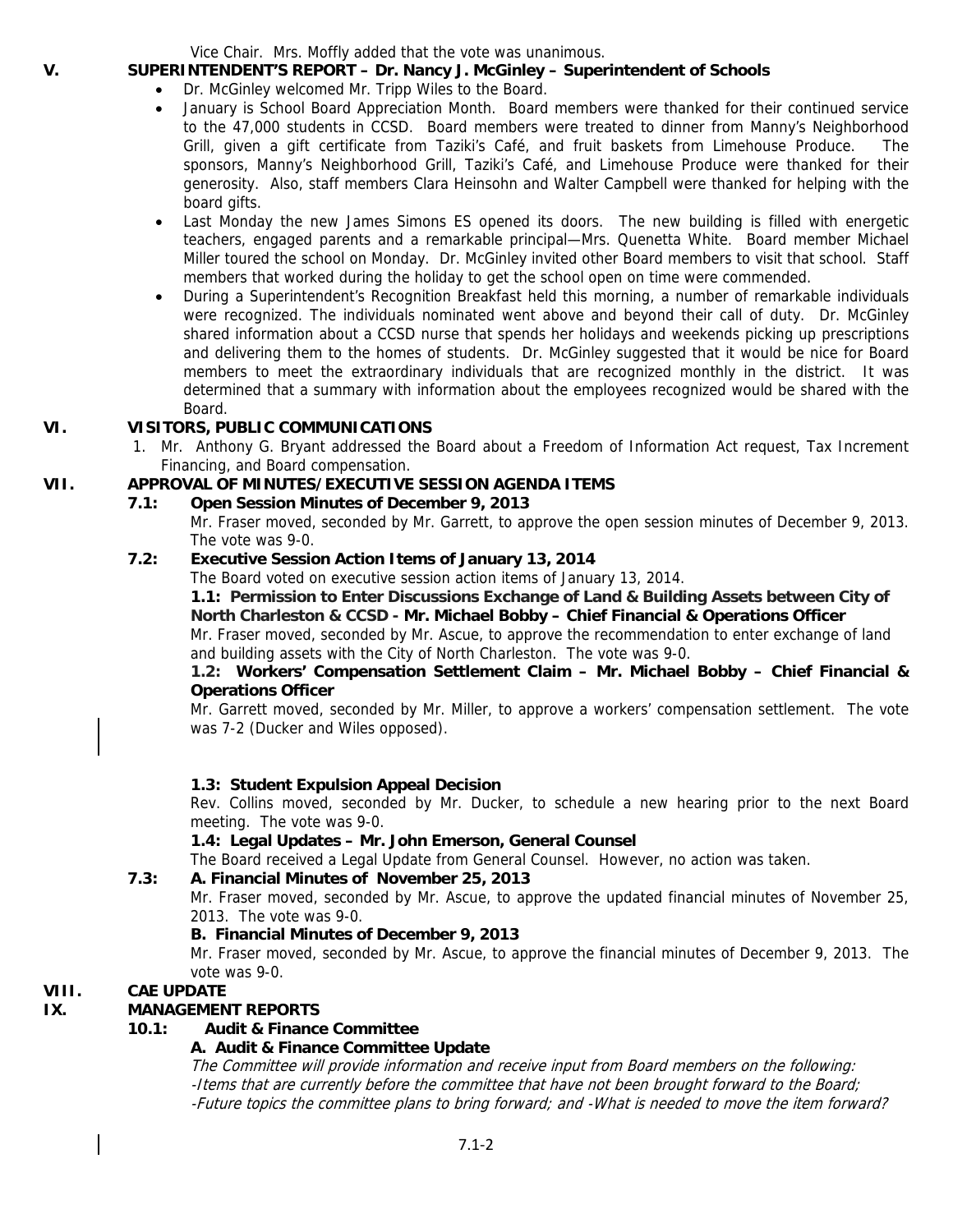Mr. Garrett did not have an update for tonight's meeting. However, Mrs. Coats announced that now Mr. Wiles is officially a member of the CCSD Board, Mr. Wiles will serve on the Policy Committee and Mr. Fraser will serve on the Audit & Finance Committee.

#### **B. Agreement between CCSD & SCSPA**

Mr. Garrett moved, seconded by Mr. Ascue, to approve the proposed agreement to govern and extend the use of SC State Ports Authority Property for parking for Sanders Clyde School staff. The funding sources are Fixed Cost of Ownership and Maintenance/Transportation budgets. The vote was 9-0.

Mr. Garrett said Mr. Bobby is working with the State Ports Authority to allow staff at Sanders Clyde ES to use space to park.

Mr. Ducker asked if the proposal would require staff members to drive the bus. Mr. Bobby said yes, that was the intent. Staff drivers would be required to have a Commercial Driver's License.

Mr. Ascue commended Mrs. Erica Taylor for efforts of assisting staff with the proposal.

Mrs. Moffly questioned why parking was excluded from the building plans. Mr. Bobby said it was not an oversight. However, staff wasn't aware of the off street parking issue earlier. He also thanked Mrs. Taylor for her help to resolve this issue. He said they will also pursue property nearby.

Mrs. Coats asked about possible bus issues that could occur with the assignment of staff bus drivers. Mr. Bobby said it would manage that out of the Operations Office.

Dr. McGinley added that the recommendation addresses a safety issues due to heavy traffic conditions and a ditch.

#### **C. MOA between CCSD & CCPRC**

Mr. Garrett moved, seconded by Mr. Fraser, to approve the revised memorandum of agreement with Charleston Parks and Recreation Commission for implementation. The funding source is Department of Community Education Fund 220-Before and After School Day Care and Fund 855 Community Education funds. The vote was 9-0.

Mr. Garrett said this recommendation simplifies the pay structure. Mr. Ducker asked about personnel and said it wasn't mentioned in the introduction. The Community Education Director said the plan is to hire two program coordinators at Baptist Hill HS and St. Johns HS. It was going to be addressed next year but staff had the opportunity to make it happen this year. Mr. Ducker re-stated that the MOA didn't mention personnel. The Community Education Director said the MOA would be amended.

#### **D. James B Edwards Annex Bldg Renovation**

Mr. Garrett moved, seconded by Mr. Fraser, to approve the recommendation to authorize staff to utilize a list of (4) General Contractors to obtain competitive construction proposals for James B. Edwards Annex Building renovations and proceed with construction contact based on receipt of bid results within the established bid control number (\$1,625,000). The vote was 8-1 (Moffly opposed).

Mr. Garrett stated for the record that he contacted Ms. Cathy Hazelwood at the State Ethics Commission beforehand to confirm that he could vote on this item since his brother is employed by one of the firms listed.

#### **E. Lucy Calkins Writing Program for K-5 Teachers**

Mr. Garrett moved, seconded by Mr. Fraser, to approve the recommendation to purchase writing kits for teachers in the kindergarten – fifth grades. The funding source is EIA funds in the amount of \$110,500 for 47 elementary schools. The vote was 9-0.

Mrs. Coats asked about the funding source. Mr. Bobby said funds would continue to come out of EIA. Mr. Wiles asked if there was an alternative plan in case the effort to stop Common Core Curriculum is successful. Mrs. Elizabeth Reidenbach said help was needed in the area of writing regardless to the success of Common Core or not. The Luck Calkins Writing Program is a good method for teaching writing. This program would help students have better writing scores. Even if the legislation passes, the district would still use this curriculum.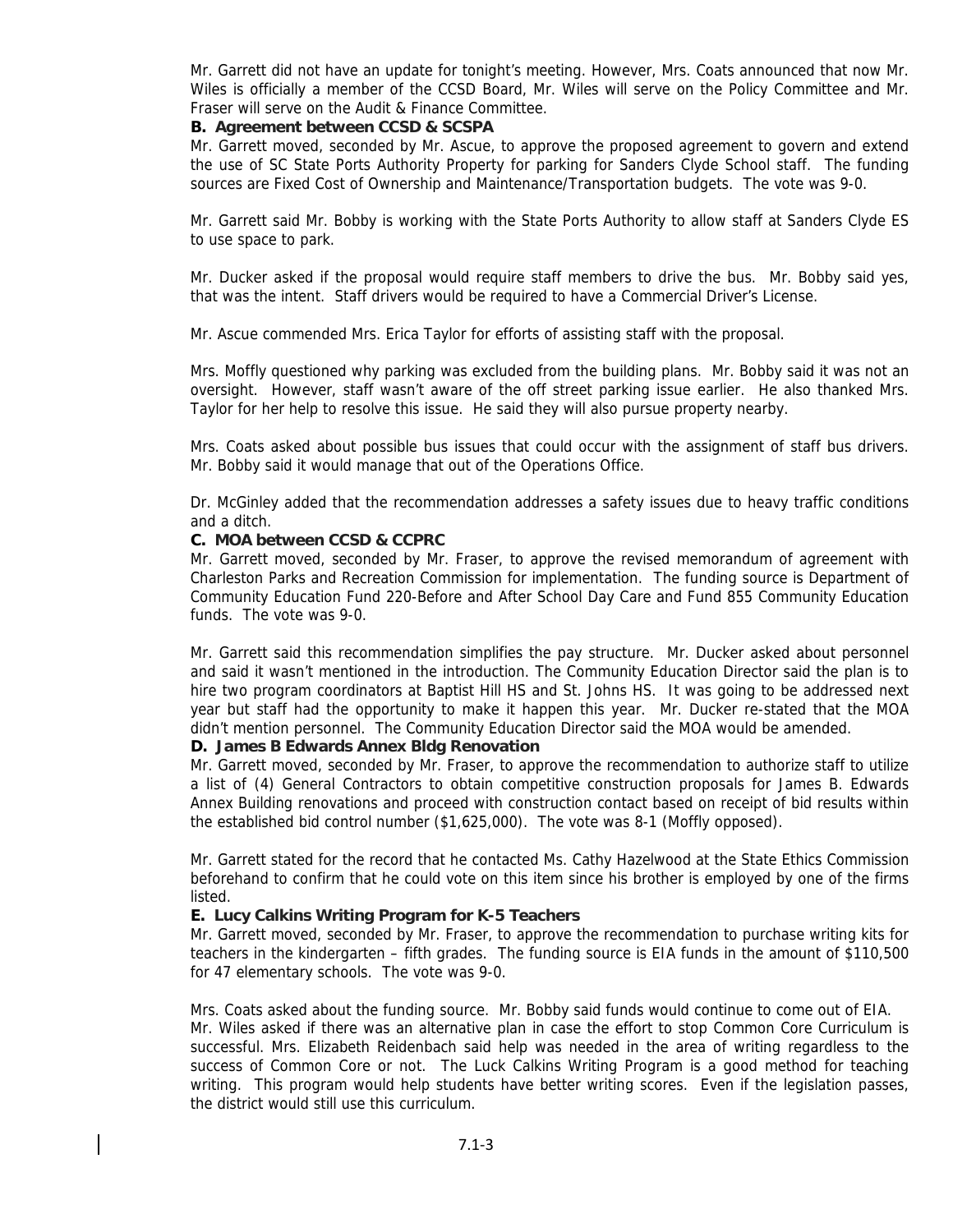Mr. Miller asked about the number of schools that use this curriculum. Mrs. Reidenbach said there were many schools using the curriculum and 34 schools were anxious to have this program. Mr. Miller inquired again about the number of schools using the curriculum. Mrs. Reidenbach said she didn't have that information with her. Mr. Miller asked if the program was more supportive for teachers. Mrs. Reidenbach confirmed. Then Mr. Miller asked if teachers would be offered writing workshops if the Lucy Calkins program is offered. Mrs. Reidenbach said the District offers Professional Development in writing and now it would be specific to Lucy Calkins. Mr. Miller asked if the recommendation to purchase the program to use in all elementary schools was a good idea. Dr. C. J. Williams shared her experience having used the program while she was employed by another school district. Dr. Williams said many schools have different levels of implementation. However, this is the first complete set of curriculum material teachers would have to use. Mrs. Reidenbach and Dr. Herring responded to Mr. Miller's question about any negative concerns they would have with the writing program. Dr. Herring said fidelity was a concern. Dr. Winbush said any school not using reading and writing workshops are in trouble. It is effective and being used in schools in the Innovation Zone. He said that was the direction that was given earlier in the year.

Dr. McGinley said at the Principal's Roundtable writing and reading were areas identified and they looked at ways to address it. This is a universal approach across the county. \$110,000 isn't a whole lot of money and this is the first attempt to address it since she has been in the district. CCSD Staff members are not trying to sell Lucy Calkins writing program. They are looking for the best program to get the job done.

Mr. Ducker moved, seconded by Mrs. Moffly, to send the recommendation to the Strategic Education Committee for further review. Mr. Ducker also said the item should be placed on the list of early budget decisions for next year. Dr. McGinley said she is looking to purchase it immediately and use the materials during the last five months of school this year. Mrs. Moffly withdrew her second after learning that funds are in this year's budget. However, Mr. Miller offered to second the motion. However, the Board did not vote on this motion.

Mr. Ascue requested a cost breakdown. Mrs. Reidenbach and Dr. Williams said the amount would cover lesson plans, rubrics for teachers, and student support materials.

Mrs. Moffly asked if penmanship was included. Then she said she was happy to know that time was provided during the school day.

#### **F. North Charleston Creative Arts ES (Phase I Early Site Development Pkg)**

Mr. Garrett moved, seconded by Mrs. Moffly, to approve the recommendation to authorize staff to enter a contract with the lowest responsible responsive bidder for the new North Charleston Creative Arts Elementary School – Phase I Early Site Development for a Not to Exceed (NTE) amount of \$3,000,000.00. The vote was 9-0.

Mr. Ascue asked about SWMBE bids. Mr. Garrett said efforts would be made to reach out to them. He said in some areas they have more than required, on others they are below requirement.

#### **H. Purchase Discovery Science Materials**

Mr. Garrett moved, seconded by Rev. Collins, to approve the recommendation to purchase Discovery Science materials. The funding source is General Operating Funds for initial outlay then Lottery Funds from the state. The total cost is \$237,000. The vote was 8-1 (Coats).

Mr. Ducker asked for explanation. Dr. Rodney Moore said staff looked at what to use lottery money for and determined it would be used for science. Mr. Ducker said the deadline to apply was August of last year. Dr. Moore said a letter written in October said the money was offered. Mr. Ducker asked why it was just coming before the Board at this time. Dr. Herring said it was originally brought forward by Mrs. Connie Doperiela, the media director who is not here. She assumed responsibility for not bringing it forward before now because she didn't want to point her finger at anyone.

Mrs. Coats asked what was being purchased. Dr. Moore said it was electronic information that would be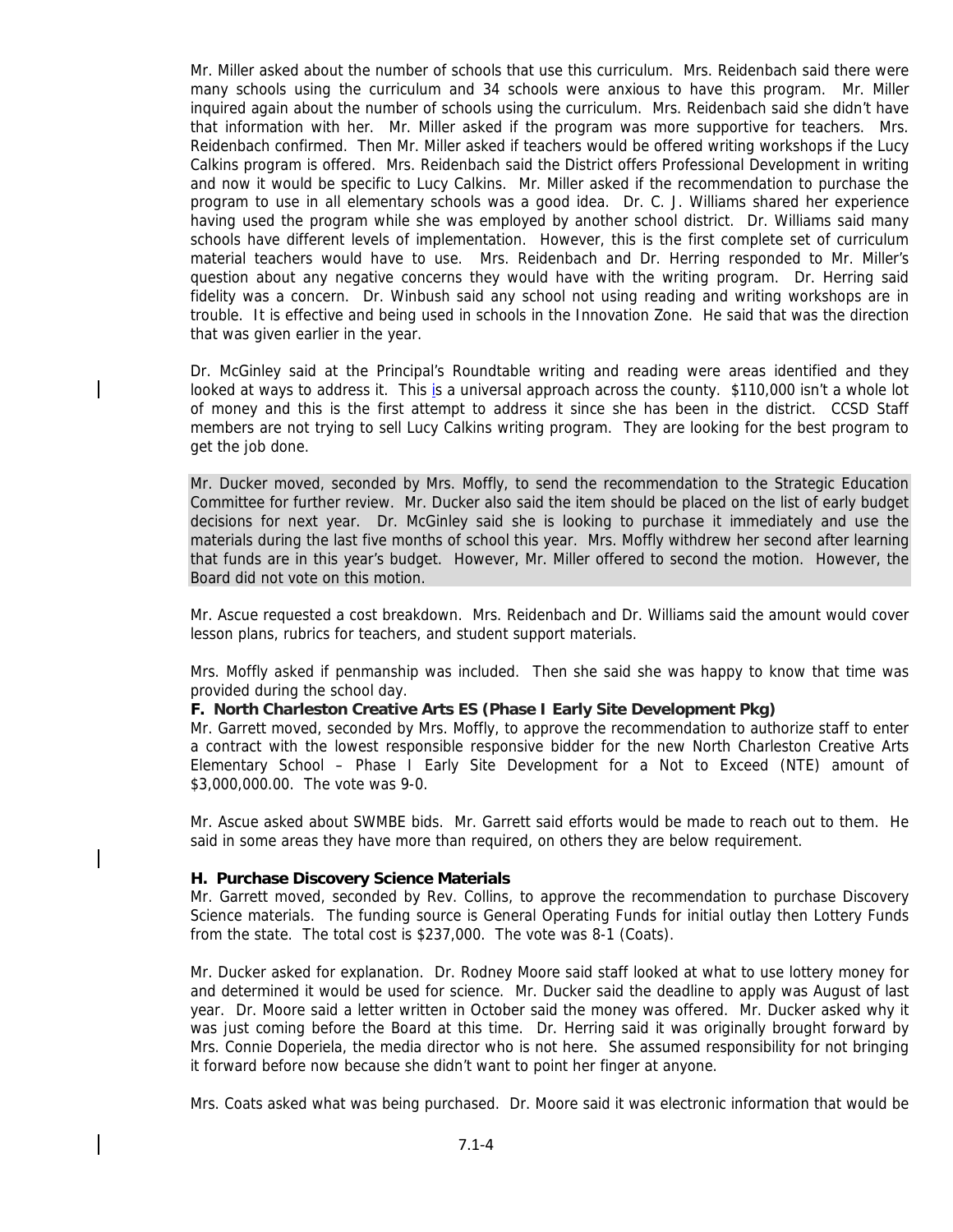used this summer. Mrs. Coats asked if it's the new proposed curriculum. Dr. Moore said its materials to supplement standards. Mrs. Coats asked how it fits into early budget decisions for next year. Dr. McGinley said it's a part of what is needed. She wouldn't rule out that no additional materials would be needed. Mrs. Coats said she wouldn't want to be asked to spend money on science now and during for next year's budget. Dr. McGinley said there may be more needs in the area of science. However, it is not known at this time.

#### **I. FY2013 External Audit Report**

The Board received the FY20123 External Audit Report financial audit highlights as information.

Mr. Garrett moved, seconded by Mr. Fraser, to accept the FY2012 External Audit Report. The vote was 9-0.

Mr. Larry Finney from Greene, Finney, & Horton, CPAs said they had a thorough discussion in A&F and they sent the PowerPoint out to the Board to review beforehand. He said an unmodified opinion was being issued as opposed to the unqualified opinion they shared in the past. He said that's as good as it gets. He also said the board and management does a good job with managing its expenditures. He highlighted the new GASB requirement to report pension plans and pensions and what the district is required to do.

There were three findings in the area of the Single Audit.

- 1. Head Start allowable Costs: Payroll Changes
- 2. IDEA Allowable Costs Payroll Charges
- 3. SIG Allow2able Costs: Documentation of Time and Effort

The highest risk was in the area of Payroll. That has been addressed.

A lot of work is put into the audit. Ms. Kelly and Ms. Shannon put a lot of work in to get it done.

#### Board Questions/Comments:

Mr. Ducker asked about the increase in Healthcare and if the district is prepared to address it. Mr. Bobby said information was presented earlier on the increase. However, he said it was a projected amount.

Mr. Ducker asked about Special Revenue activity. Mr. Finney said some are Federal Programs and the other is the state improvement fund. Mr. Bobby also addressed questions about transportation.

Mrs. Moffly asked about Termination of Forward Agreement Delivery with the Charleston Educational Excellence Financing Corporation (CEEFC) Fund. Mr. Bobby responded. Mrs. Moffly asked if there was a fund balance in the CEEFC fund. Mr. Finney said there were probably funds that need to remain until they end that fund.

Mr. Garrett said he would try to do a better job of anticipating questions. However, board members are invited to attend committee meetings to reduce discussion in open session.

Mrs. Coats asked for a calendar of committee meeting dates.

#### **10.2: Policy Committee – Mr. Chris Fraser**

#### **A. Policy Committee Update**

The Committee will provide information and receive input from Board members on the following: -Items that are currently before the committee that have not been brought forward to the Board; -Future topics the committee plans to bring forward; and -What is needed to move the item forward?

Mr. Chris Fraser said the next meeting is January 29<sup>th</sup>. He said there hasn't been a meeting since the last Board meeting.

#### **B. Second Reading - Policy DD – Funding Proposals, Grants & Special Projects – Mr. John Emerson, General Counsel**

Mr. Fraser moved, seconded by Mr. Miller, to approve the second reading of the amended Policy DD with the addition of the word "annually". The vote was 9-0.

**C. Second Reading - Policy JFAB – Non Resident Students – Mr. John Emerson, General**